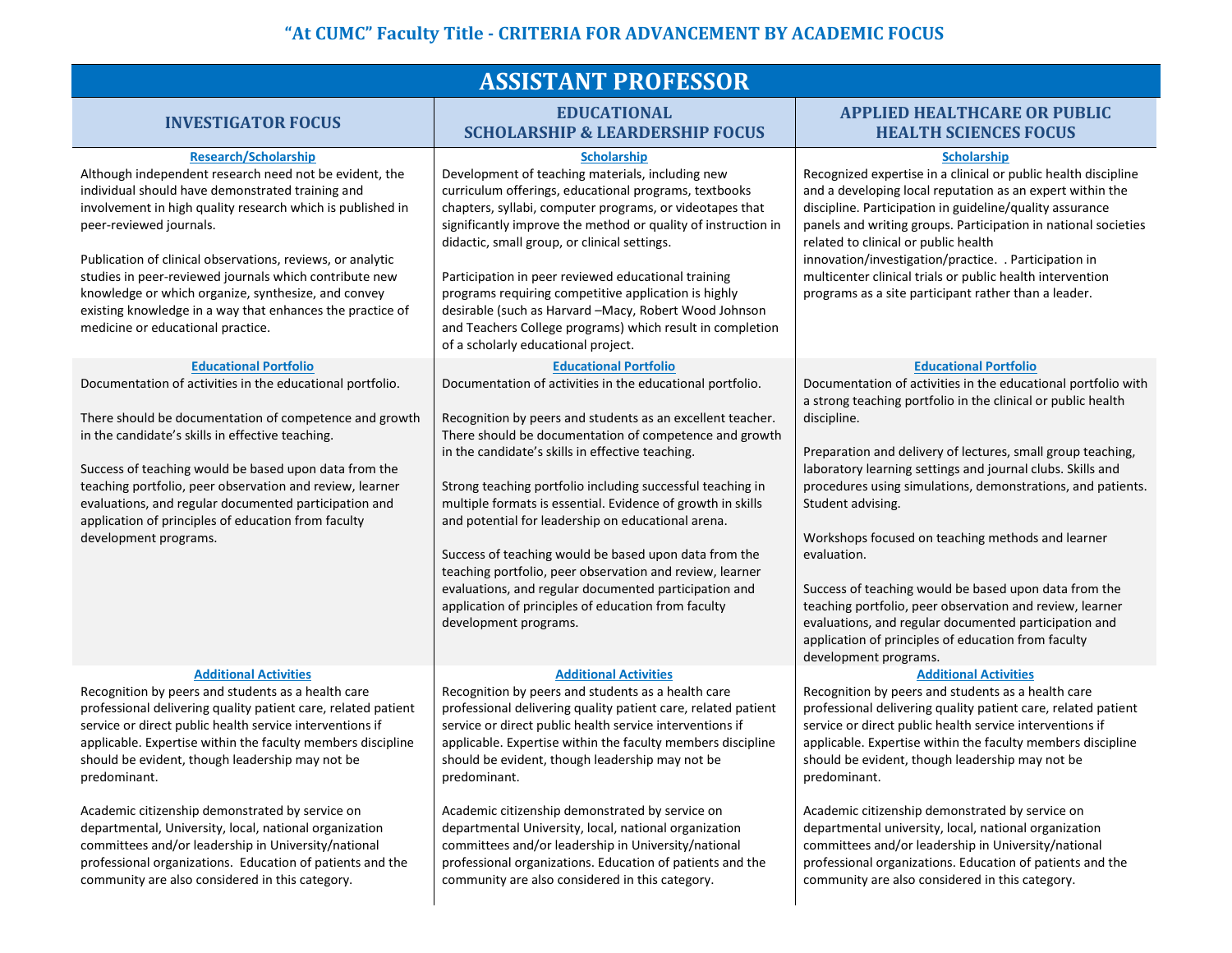# **ASSOCIATE PROFESSOR**

Promotion to Associate Professor should be marked by a strong regional reputation and an emerging national reputation in the area of focus. Faculty at this level should be acknowledged by peers inside and outside of CUMC as experts in their area of focus.

| <b>INVESTIGATOR FOCUS</b>                                                                                                                                                                                                                                                                                                                                                                                                                                                                                                                                                                                                                                                                                                                                                                                                                                                                                                                                                                                                                                                                                                                                                                                                                                                                                                                                                                                                                                                                                                                                                                                                    | <b>EDUCATIONAL</b><br><b>SCHOLARSHIP &amp; LEARDERSHIP FOCUS</b>                                                                                                                                                                                                                                                                                                                                                                                                                                                                                                                                                                                                                                                                                                                                                                                                                                                                                                                                                                                                                                                                   | <b>APPLIED HEALTHCARE OR PUBLIC</b><br><b>HEALTH SCIENCES FOCUS</b>                                                                                                                                                                                                                                                                                                                                                                                                                                                                                                                                                                                                                                                                                                                                                                                                                                                                                                                                               |
|------------------------------------------------------------------------------------------------------------------------------------------------------------------------------------------------------------------------------------------------------------------------------------------------------------------------------------------------------------------------------------------------------------------------------------------------------------------------------------------------------------------------------------------------------------------------------------------------------------------------------------------------------------------------------------------------------------------------------------------------------------------------------------------------------------------------------------------------------------------------------------------------------------------------------------------------------------------------------------------------------------------------------------------------------------------------------------------------------------------------------------------------------------------------------------------------------------------------------------------------------------------------------------------------------------------------------------------------------------------------------------------------------------------------------------------------------------------------------------------------------------------------------------------------------------------------------------------------------------------------------|------------------------------------------------------------------------------------------------------------------------------------------------------------------------------------------------------------------------------------------------------------------------------------------------------------------------------------------------------------------------------------------------------------------------------------------------------------------------------------------------------------------------------------------------------------------------------------------------------------------------------------------------------------------------------------------------------------------------------------------------------------------------------------------------------------------------------------------------------------------------------------------------------------------------------------------------------------------------------------------------------------------------------------------------------------------------------------------------------------------------------------|-------------------------------------------------------------------------------------------------------------------------------------------------------------------------------------------------------------------------------------------------------------------------------------------------------------------------------------------------------------------------------------------------------------------------------------------------------------------------------------------------------------------------------------------------------------------------------------------------------------------------------------------------------------------------------------------------------------------------------------------------------------------------------------------------------------------------------------------------------------------------------------------------------------------------------------------------------------------------------------------------------------------|
| <b>Research/Scholarship</b><br>Evidence for concentration in Investigation may be<br>demonstrated by the following:<br>Quality and quantity of the publications in peer-<br>1.<br>reviewed journals. Evidence is sought that the<br>work is scholarly, and of good quality and<br>significance, and may focus on laboratory, clinical<br>or population based investigations, or analysis, or<br>synthesis of clinical observations and experience,<br>or educational research.<br>Research accomplishments.<br>2.<br>Authorship on multi-authored journals<br>a)<br>articles and/or documentation of a major,<br>substantial contribution by the candidate to a<br>collaborative, multidisciplinary project and<br>publications.<br>Statements of peer evaluators on the<br>b)<br>significance and recognition of the<br>candidate's research contributions.<br>Identification of the candidate as the<br>c)<br>principal investigator or a major collaborator<br>on funded research grants or contracts<br>originating from federal, foundation or<br>industry sources or cores of multi- author<br>grants.<br>Development of knowledge resulting in new<br>d)<br>product patents and technology transfer.<br>Research funding as co-investigator from federal,<br>3.<br>foundation, or industry resources.<br>If funding is from industry, evidence that the<br>faculty member has a significant role in the<br>formulation and conduct of the research is<br>desirable.<br>Invited lectures which demonstrate recognition of<br>4.<br>investigational expertise.<br>Service on editorial boards, expert panels, FDA<br>5. | <b>Scholarship</b><br>Evidence for concentration in Educational<br>Leadership/Scholarship may be demonstrated by the<br>following:<br>Development of educational materials, including<br>1.<br>new curricular offerings, educational programs,<br>textbook chapters, syllabi, computer programs,<br>videotapes or simulation technology that make a<br>unique contribution to the quality and methods of<br>education.<br>Regional or national recognition of educational<br>2.<br>expertise demonstrated by participation and/or<br>leadership in educational societies, invited<br>lectureships and publications related to<br>education, membership on editorial boards of<br>education focused publications.<br>Evaluation and success of courses, and<br>3.<br>educational programs developed.<br>The impact of educational contributions will be<br>4.<br>assessed not only quantitatively but also by the<br>educational activity and the<br>uniqueness/importance of the educational<br>product to CUMC. Thus, educational activities<br>which make important notable internal<br>contributions will be highly considered. | <b>Scholarship</b><br>Regional or national recognition of clinical or public health<br>expertise by virtue of:<br>Honors and leadership in regional or national<br>1.<br>professional societies of the clinical or public<br>health discipline.<br>Important contributions to quality assurance<br>2.<br>programs, clinical or public health practice<br>guideline development or policy panels.<br>Development of or leading the application of<br>3.<br>clinical or public health technology that changes<br>practice or patient outcomes.<br>Membership on editorial boards of clinical or<br>4.<br>public health specialty journals.<br>Authorship of book chapters, case reports or<br>5.<br>membership in clinical or public health research as<br>a site investigator for large multicenter trials or<br>public health intervention programs within the<br>discipline.<br>Development of guidelines/patient care or public<br>6.<br>health protocols which are used locally, regionally,<br>or nationally. |
| panels, and data safety monitoring boards for                                                                                                                                                                                                                                                                                                                                                                                                                                                                                                                                                                                                                                                                                                                                                                                                                                                                                                                                                                                                                                                                                                                                                                                                                                                                                                                                                                                                                                                                                                                                                                                |                                                                                                                                                                                                                                                                                                                                                                                                                                                                                                                                                                                                                                                                                                                                                                                                                                                                                                                                                                                                                                                                                                                                    |                                                                                                                                                                                                                                                                                                                                                                                                                                                                                                                                                                                                                                                                                                                                                                                                                                                                                                                                                                                                                   |

6. Membership on steering committees for multicenter trials.

multicenter studies.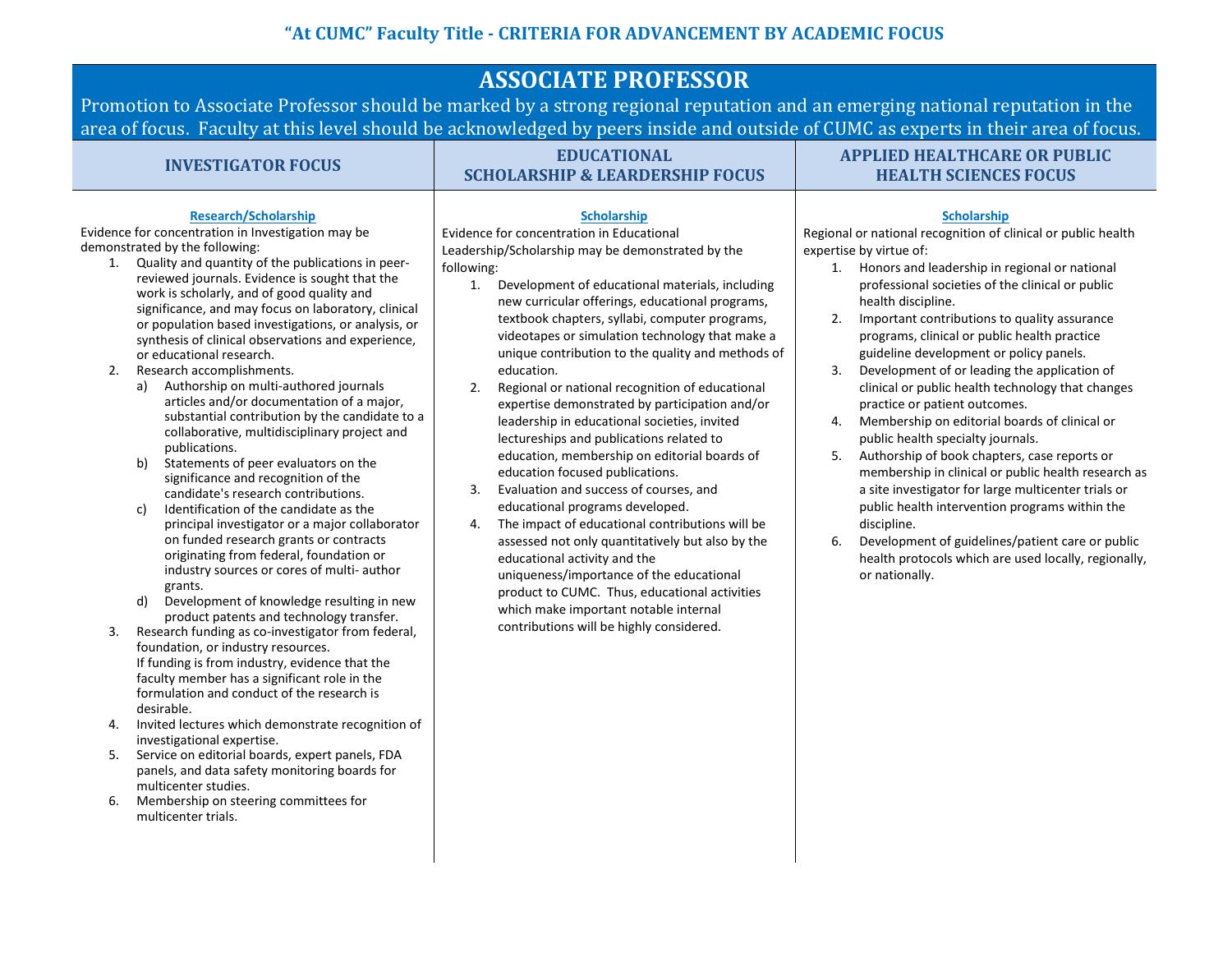### **Educational Portfolio**

Teaching activities may occur in a variety of educational settings and formats, including: didactic presentations, lectures, seminars, conferences, tutorials, laboratories, base discussions, grand rounds, hospital and clinic rounds, patient care, surgical and other procedures, and continuing education.

Assessment of effectiveness in teaching and advising students is based upon:

- 1. Review of courses/lectures taught, directed, or developed; a list of students and degree candidates for whom the faculty member has served as academic advisor.
- 2. Evidence of teaching excellence at the undergraduate, graduate, and/or post-doctoral levels, evaluated by the written statements and/or compiled ratings of students.
- 3. Written statements by Head of Department, academic peers, and others familiar with the candidate's performance in teaching.
- 4. Accumulation of above forms of evidence on teaching competence and excellence over a sustained period of time.

### **Educational Portfolio**

Teaching activities may occur in a variety of educational settings and formats, including: didactic presentations, lectures, seminars, conferences, tutorials, laboratories, base discussions, grand rounds, hospital and clinic rounds, patient care, surgical and other procedures, and continuing education.

Continuing exceptional and high-quality contributions to the teaching of students, postgraduate students or professionals. Recognition of high-quality teaching should be available from peer evaluations, student evaluations, or teaching awards.

Assessment of effectiveness in teaching and advising students is based upon:

- 1. Review of courses/lectures taught, directed, or developed; a list of students and degree candidates for whom the faculty member has served as academic advisor.
- 2. Evidence of teaching excellence at the undergraduate, graduate, and/or post-doctoral levels, evaluated by the written statements and/or compiled ratings of students.
- 3. Written statements by the Head of the Department, academic peers, and others familiar with the candidate's performance in teaching.
- 4. Accumulation of above forms of evidence on teaching competence and excellence over a sustained period of time.

### **Educational Portfolio**

Continued educational activities as outlined with increased quantity of teaching. Strong peer and learner evaluations of educational efforts.

Assessment of effectiveness in teaching and advising students is based upon:

- 1. Review of courses/lectures taught, directed, or developed; a list of students for whom the faculty member has served as academic advisor.
- 2. Evidence of teaching excellence at the undergraduate, graduate, and/or post-doctoral levels, evaluated by the written statements and/or compiled ratings of students/learners.
- 3. Written statements by the Head of the Department/Division, academic peers, and others familiar with the candidate's performance in teaching.
- 4. Accumulation of above forms of evidence on teaching competence and excellence over a sustained period of time.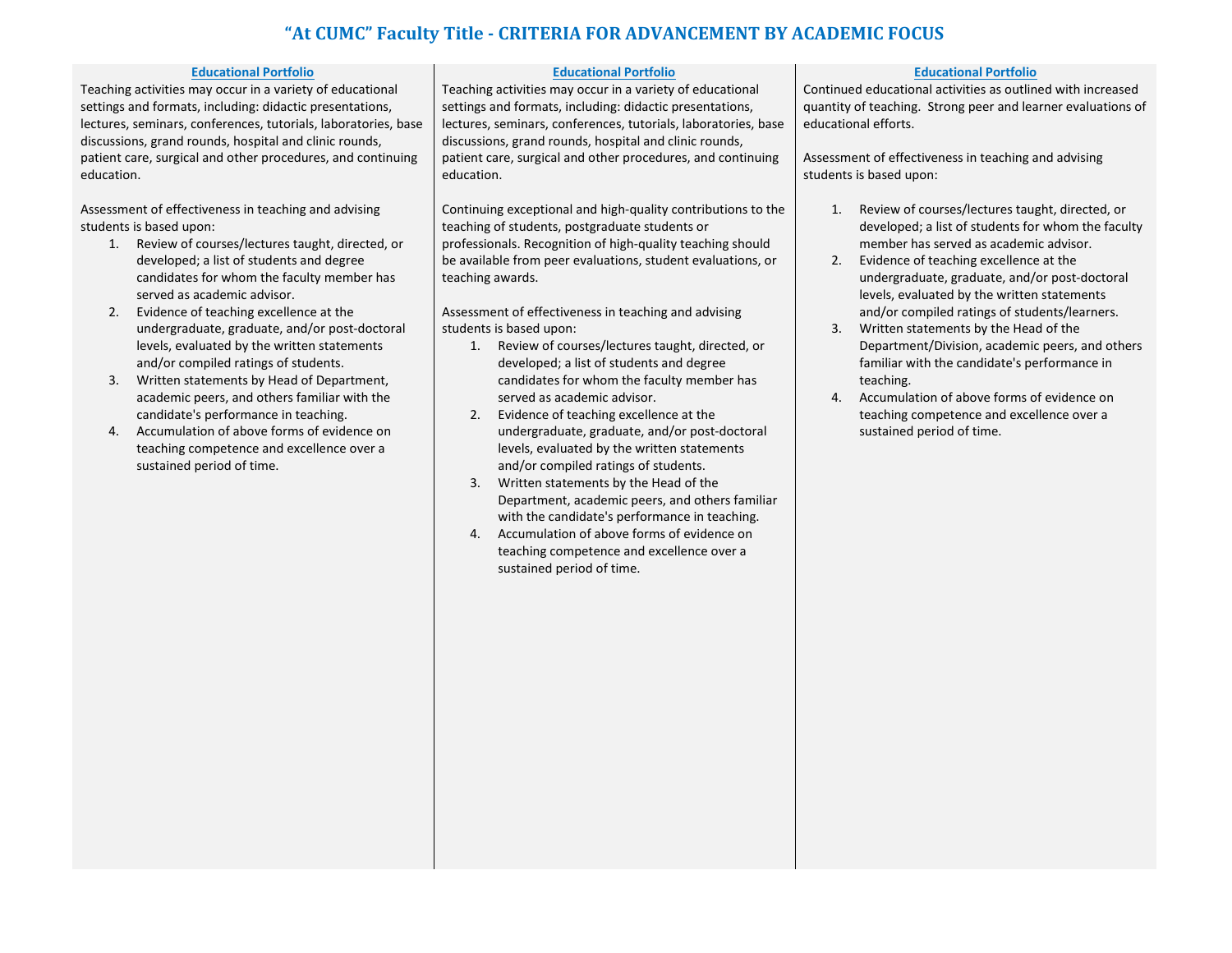### **Additional Activities (if applicable)**

Recognition by peers and students as a health care professional delivering to quality patient care or related patient service or direct public health interventions if applicable. Expertise within the faculty members discipline should be evident, though leadership may not be predominant.

Academic citizenship demonstrated by service on departmental, local, national organization committees and leadership in University/national professional organizations.

### **Additional Activities (if applicable)**

Recognition by peers and students as a health care professional delivering to quality patient care or related patient service or direct public health interventions if applicable. Expertise within the faculty members discipline should be evident, though leadership may not be predominant.

Academic citizenship demonstrated by service on departmental, local, national organization committees and leadership in University/national professional organizations.

#### **Additional Activities (if applicable)**

Recognition by peers and students as a health care professional delivering to quality patient care or related patient service or direct public health interventions if applicable. Expertise within the faculty members discipline should be evident, though leadership may not be predominant.

Academic citizenship demonstrated by service on departmental, local, national organization committees and leadership in University/national professional organizations.